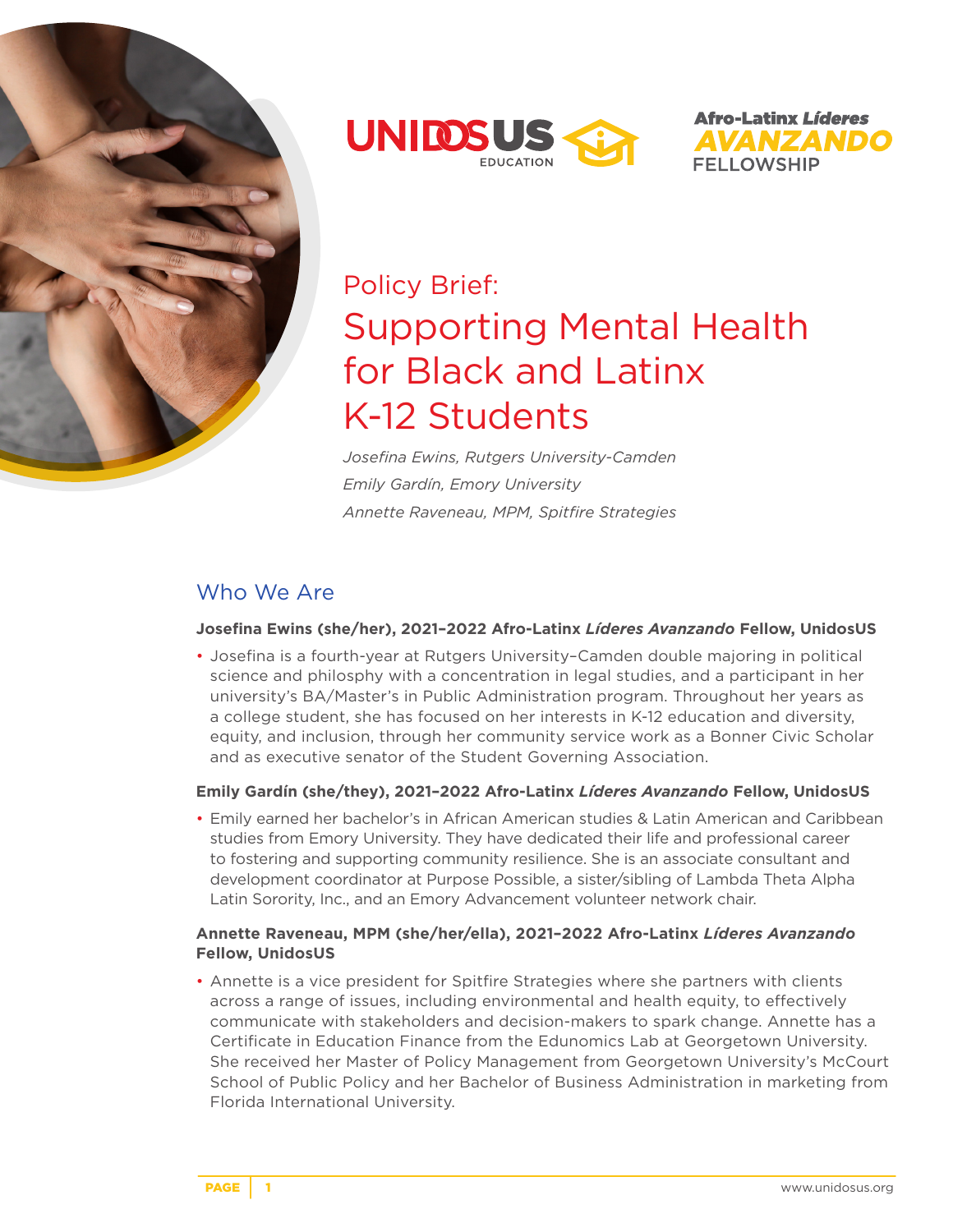### Summary

We ask for your support to advance Bill S.2125, Counseling Not Criminalization in Schools Act. Federal funding for our nation's schools should be focused on services that improve overall student achievement and support our children's mental and behavioral health. Taxpayer funds would be better invested in evidence-based and culturally responsive social-emotional learning programs than in criminalizing Black and Latinx children at school.

### The Need

Prioritizing the well-being of our nation's K-12 students and their mental health will give all students—especially Black and Latinx—the opportunity to succeed in their academic and future professional careers while growing up to become fruitful members of our society. In recent decades, the Latinx community has experienced steady population growth across the United States. By 2027, Latinx students will make up 30% of students in public schools.1 Despite economic challenges, Latinos have also increased their numbers of college graduates. Providing access to safe, high-quality education will expand their invaluable contributions to job creation and the human capital our nation's economy will need in the years to come.

"Data shows that school staff who provide health and mental health services to our children not only improve the health outcomes for those students, but also improve school safety. However, there is no evidence that police in schools improve school safety—indeed, in many cases they are causing harm."2

Without a doubt, diverting the current educational resources spent on police officers back in schools into the students' well-being is imperative to the success and livelihood of not only Black and Latinx children but all children in our country. However, of the 11 million children living in poverty in America, Black and Latinx children disproportionately make up almost half of the children living below the poverty line, making this issue especially urgent for them.<sup>3</sup>

Racial disparities in student arrests and referrals affect children across the nation. According to Sarah Hinger, staff attorney of the ACLU Racial Justice Program, "Black students make up 15.5% of school enrollment nationwide but a staggering 33.4% of students arrested. This alarming finding comes from *Education Week*'s analysis of the latest federal Civil Rights Data Collection from the 2013-2014 school year."4 This large discrepancy between Black students making up less than 16% of students but over a third of students arrested mirrors the trend of Black citizens in the United States impacted by the criminal legal system. Policing in schools continues to disproportionately affect Black and Latinx children—even during the pandemic and virtual learning—further perpetuating the innate criminality of marginalized people.

As reported by the ACLU, there has been an increase in reporting nonthreatening situations to school resource officers (SROs), resulting in placing students within the criminal legal system instead of going through the school's policies. SROs contribute to the criminalization of youth conduct. According to The *Prevalence and the Price of Police in Schools*, "In one survey of SROs, 77% reported that they had arrested a student simply to calm them down and 55% reported arresting students for minor offenses simply because the teacher wanted the student to be arrested. The majority of schoolbased arrests are for nonviolent offenses, such as disruptive behavior."5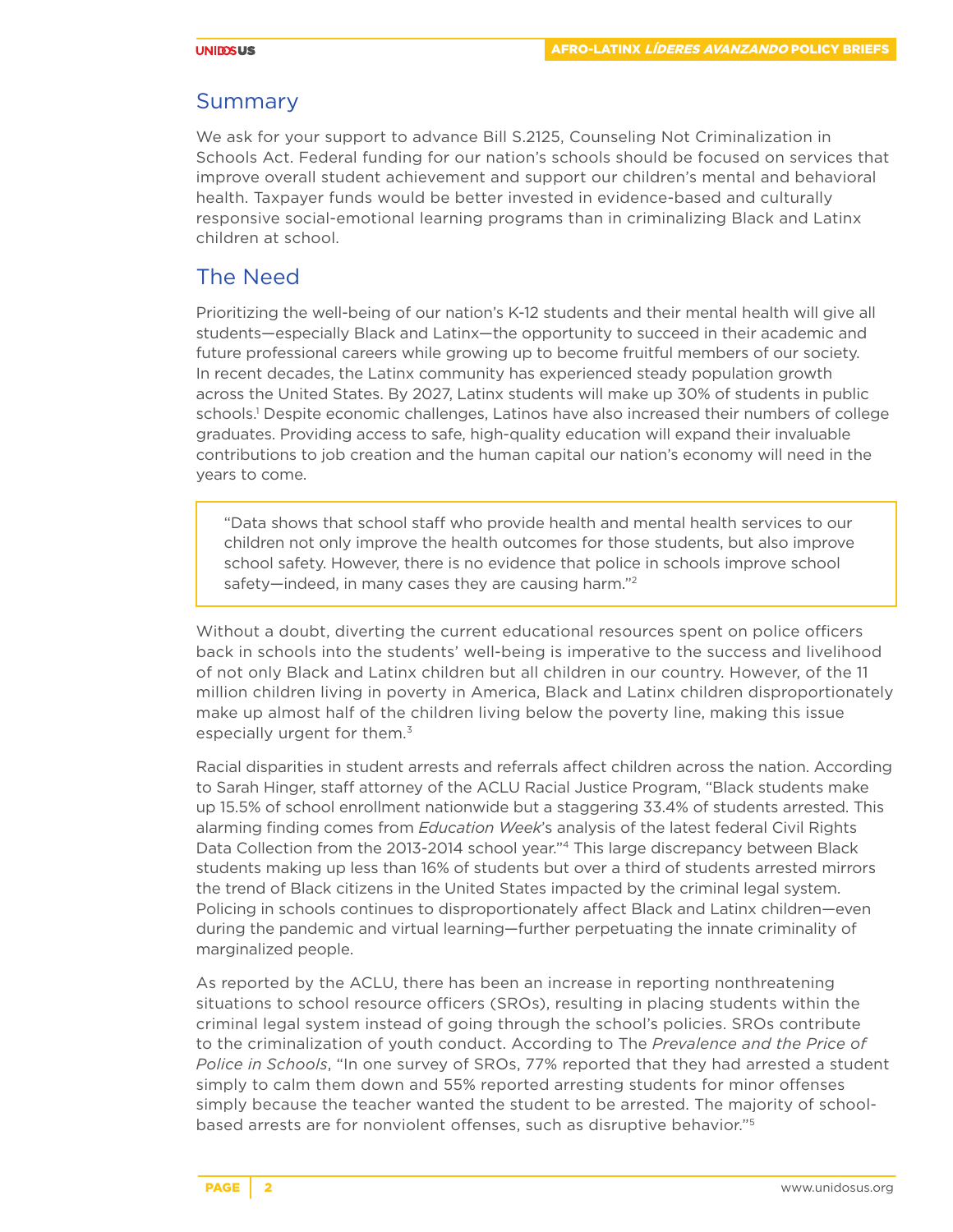#### **UNIDOSUS**

Given this startling data, it is imperative to reallocate funding from SROs and reinvest it in racially and culturally centered student mental health care and more nurturing school safety models. That way, all children in the public school system will feel supported while getting the proper foundation, education, and care they need to succeed in their academic careers and personal and professional lives.

The persistence of policing Black and Latinx communities, especially our most vulnerable populations—children and those who live in disinvested low-income, low-wealth neighborhoods—is not experienced in other American communities. In certain Black communities, such as that of Spartanburg, SC, Black people are 62% more likely to be targeted by law enforcement and placed into the criminal legal system. Having the presence of law enforcement within the K-12 school system further perpetuates the harm imposed on these children and their communities.<sup>6</sup>

The double standard of the interpretation by the adults charged to care for our nation's children is detrimental to Black, Latinx, and other children of color. While white children are seen as children, the same actions by Black and Latinx children are criminalized. The authors of the *Adultification of Black Girls* study explain that "adults surveyed [in their study] view Black girls as less innocent and more adult-like than white girls of the same age, especially between 5–14 years old."7

This means that their teachers, the school administrators, and the SROs see a five-yearold Black girl, one who just a year or so before, stopped wearing diapers, without the need of being nurtured and protected because they perceive her as an adult instead of a child in kindergarten.

In South Carolina, according to David A. Graham in *The Atlantic*, Black students are twoand-a-half times more likely to be punished and more likely to be subject to corporal punishment, which remains legal in the state.<sup>8</sup> South Carolina is one of 19 states that, to this day, continue to allow corporal punishment in schools. Rethinking the ways in which our children are disciplined in the educational system is crucial. Furthermore, "in 2019, 14 million students attended a school with a police officer but no counselor, nurse psychologist, or social worker."<sup>9</sup> Evidently, we need to prioritize funding of student support services over law enforcement and invest in evidence-based and culturally responsive social-emotional learning programs for the well-being and future of our children and our nation.

Being that nationally, Black and Latinx families make up 18.8% and 15.7% of those in poverty, respectively, it is evident that these educational funding differences are impacting our communities. The issues within the education system—the lack of experiential education resources, the lack of proper textbooks, and the lack of adequate mental health resources—are pervasive and lawmakers must make students a priority for the well-being of the future leaders of this nation.<sup>10,11</sup> As found by the Urban Institute in the 2016-2017 school year, states including Wyoming, Minnesota, Ohio, Alaska, and New Jersey "spend more than \$500 more per student in poverty than per non-poverty student" while in states such as Connecticut and Illinois "spend more than \$500 more per non-poverty student than per student in poverty."<sup>12</sup> The COVID-19 pandemic exacerbated many issues with the education system but the funding discrepancies within states across the nation has been a prevalent issue for decades. COVID-19 has shed considerable light on the already inequitable mental health system. While there was a temporary influx of funding for K-12 education through COVID-19 economic relief, the long-term need for programs, such as racially and culturally centered student mental health care and more nurturing models of school safety, is necessary to bridge the mental health and opportunity gap faced by the 11 million children living in poverty.<sup>13</sup>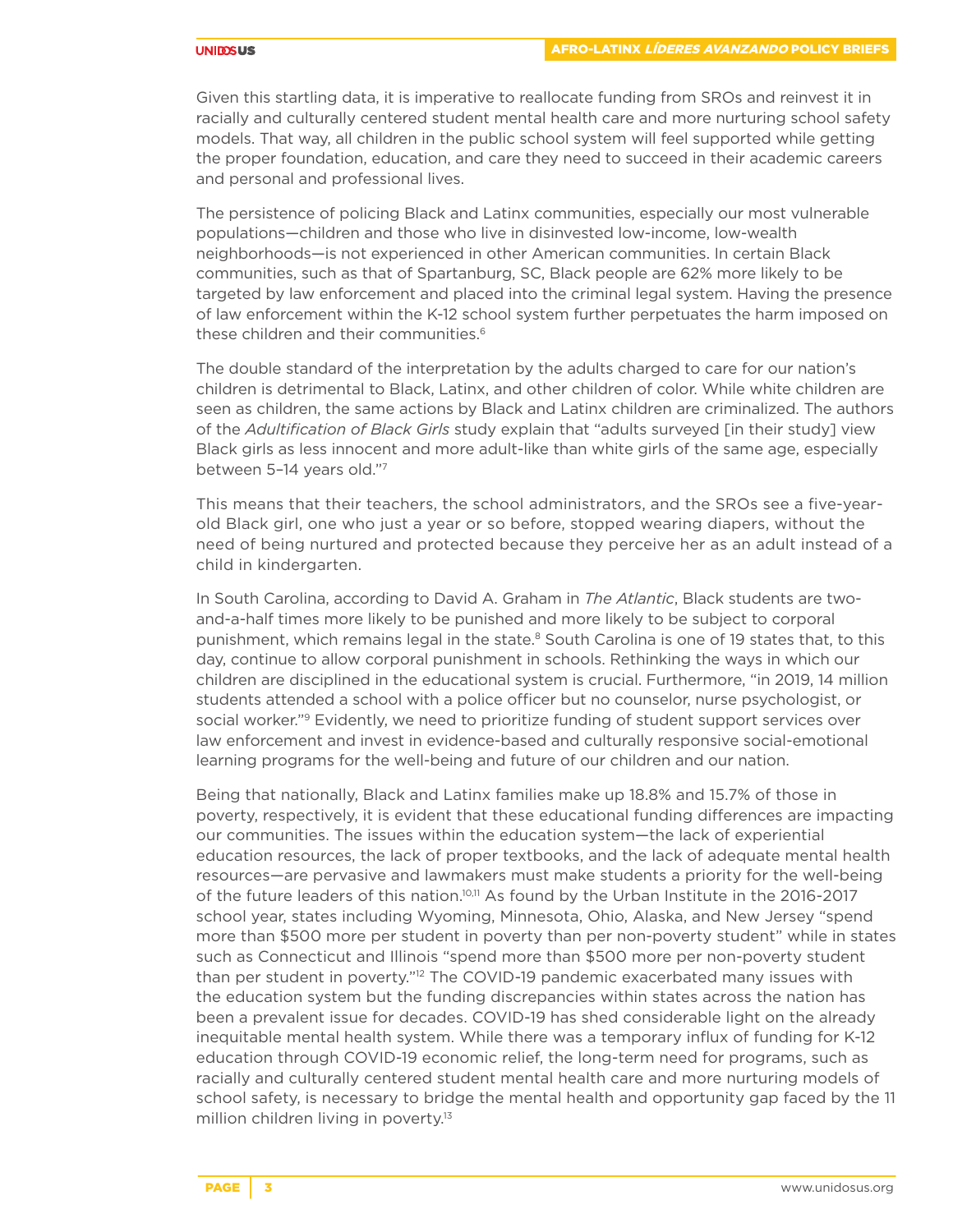# Background

Through the COVID-19 pandemic, mental health disparities have been exacerbated for our Black and Latinx youth.<sup>14</sup> For Black children, the trauma that is more prevalent within their lives, such as death, serious illness, and economic stability amongst family and friends, has been heightened due to the pandemic.15 There is an increasing need for students to be supported at a time in which social distancing limits the ability of families from supporting each other. Much like how the education systems would not let a child go hungry, society should not let a child tread through trauma on their own. Every parent wants what is best for their children: a fruitful and rewarding learning experience at school where they feel safe, valued, and respected, where they can be intellectually challenged while being seen as the curious, young children that they are. But since the 1990s, SROs have been funded by the federal government to bring some perceived protection to said children. However, the unintentional consequences of having law enforcement on K-12 campus has negatively affected many of the children the program was supposed to protect—the most vulnerable in our society. Many of these children are Black and Latinx children that have already been affected by at least one adverse childhood experience increasing their need for more mental health support and not criminalizing their behavior.

Bill S.2125, also known as the Counseling Not Criminalization in Schools Act, does not solely exist within the Senate. Representative Ayanna Pressley brought forth H.R.4011, the Counseling Not Criminalization in Schools Act, highlighting that Bill S.2125 is of importance, additionally, S.2125 has been read twice and referred to the Committee on Health, Education, Labor, and Pensions. This cosponsored bill has amplified the concerns of the U.S. Department of Education, which has stated that the work of school counselors extends to "mental health, interpersonal relations, social adjustment, career planning, and work adjustment" and it has also emphasized that the mental health of the youth and students are a priority for the Biden administration.<sup>16</sup>

While the information regarding the student-to-social worker ratio, as well as the breakdown of nurses and psychologists in the school building, is a more recent ask of the U.S. Department of Education (ED), the research shows that there is a significant lack of support for students' mental and physical well-being. In each section of the analysis, two states satisfy ED's standard.<sup>17</sup> This inability for states to be able to fund and meet ED's ask highlights the urgent need to support Bill S.2125, as it shows this is not only a state ask, but a federal desire as well.

# Our Ask

• We request that Congress advance Bill S.2125, the Counseling Not Criminalization in Schools Act, and its identical Bill H.R.4011, with the same name, by increasing funding for more trauma-informed social workers and therapists in public schools, prohibiting the use of federal funds for police in schools, and supporting the collection and publishing of data annually on school-based policing.

# Impact

Although the pandemic has exacerbated a plethora of systemic issues, "the pandemic relief to schools totals \$190 billion, more than four times the amount the Education Department typically spends on K-12 schools annually. Mental health investments have gone into staff training, wellness screenings, and curriculum dedicated to social-emotional learning." However, the COVID-19 economic relief through the American Rescue Plan Act (ARPA), a "one-time infusion of money," will not remedy the mental health and educational gap. We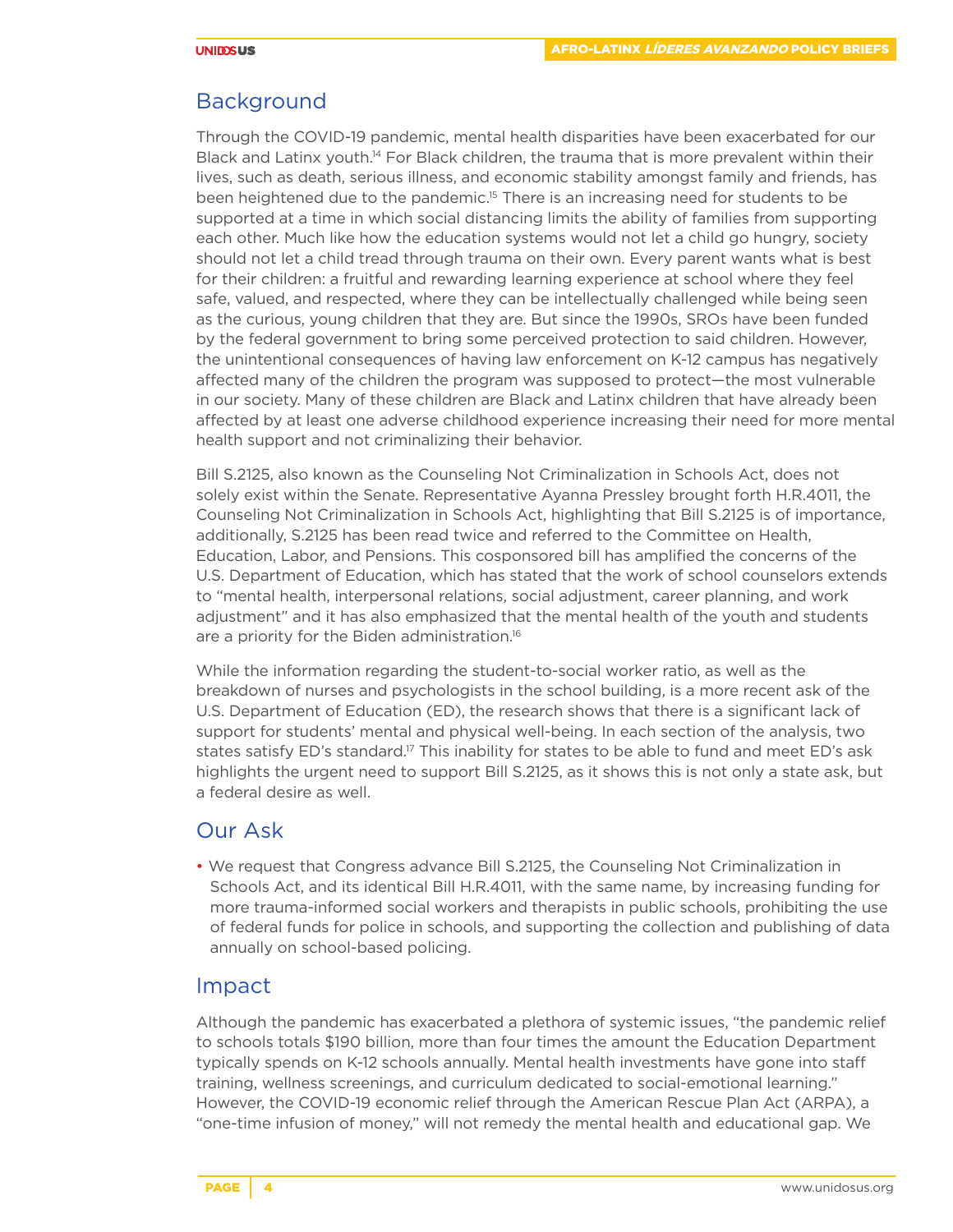#### **UNIDOSUS**

need a sustainable, long-term solution to advance the welfare of all students—emphasizing Black, Latinx, and other students of color—in the educational system.<sup>18</sup>

Although schools were provided financial support through the ARPA allowing schools to access mental health support if they wished to do so, virtual learning has not shielded Black and Latinx students from the harm of policing in schools. For example, Grace, [a 15-year-old](https://www.nytimes.com/2020/07/21/us/michigan-teen-coursework-detention.html)  [girl, in Michigan, who has attention deficit hyperactivity disorder and was enrolled in special](https://www.nytimes.com/2020/07/21/us/michigan-teen-coursework-detention.html)  [education services, was incarcerated during the coronavirus pandemic after a judge ruled](https://www.nytimes.com/2020/07/21/us/michigan-teen-coursework-detention.html)  [that not completing her schoolwork violated her probation.](https://www.nytimes.com/2020/07/21/us/michigan-teen-coursework-detention.html)

Grace's mom said, "This situation is an emotional challenge, but is also a window into the brokenness that demands and deserves attention and repair as to prevent other children and families from being negatively impacted by a system that is supposed to offer protection and support." And that is because students are subject to policing in their physical and virtual classrooms.19 School policing continues to thrive despite a global pandemic.

According to The Guardian, "Punitive truancy policies mean U.S. families may face fines, or even prosecution. A health crisis, recession and bad internet can make remote learning impossible."20 Undoubtedly, we need to invest in supporting students in their personal and academic lives, especially during a global pandemic, without using outdated, criminal legal system tactics.

In a study by Christine Mulhern, *Better School Counselors, Better Outcomes*, it has been shown that more effective counselors within high schools are able to sway the decisions of the students that they serve. This influence lasts beyond graduation and extends into years following their collegiate journey. Within the study, Mulhern finds that counselors assist beyond the secondary-education academic work; the counselors aid students with SAT fee-waiver information, giving them information on when to take standardized tests such as the SAT and AP exams, and assist with information regarding financial barriers that may prevent the student from thriving. First-generation college students find the counselors' assistance invaluable as they help them navigate a system their families are unfamiliar with. Counselors are a resource that can be the key to "addressing educational inequities and increasing educational attainment."21